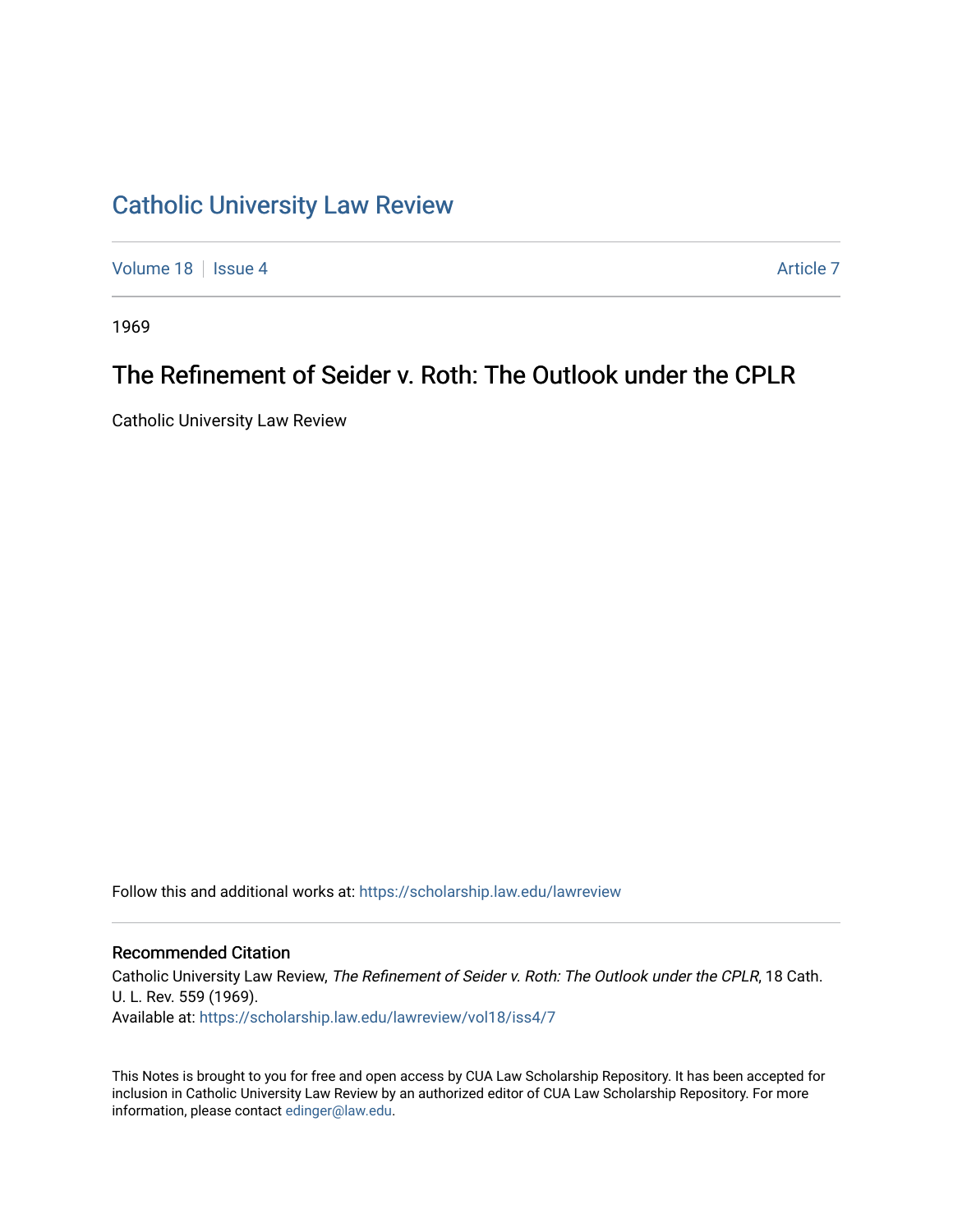## The Refinement of *Seider v. Roth:* The Outlook under the CPLR

In 1966, the New York Court of Appeals, in the landmark decision of *Seider v. Roth*,<sup>*1*</sup> for the first time allowed attachment of the obligations arising from an automobile liability policy.2 The plaintiffs, husband and wife, were injured in Vermont by a Canadian driver. The Canadian was insured in Canada by a Connecticut insurer doing business in New York. The plaintiffs, both New York residents, sued the Canadian driver in New York for personal injuries sustained, gaining quasi in rem jurisdiction by attaching as a debt his insurance company's obligation to defend and contingently indemnify him. The court held that, since the insurance company did business in New York, the debt existed in New York and was therefore subject to attachment in that state.3

Since New York courts have refused to apply certain foreign wrongful death<sup>4</sup> and guest motorist statute5 damage limitations, *Seider* has been criticized as an. invitation to forum shopping.6 New York's failure to recognize limited appearances 7 has also prompted critics of the decision to label its result a denial of due process.8 If the

**1.** 17 N.Y.2d **111, 216** N.E.2d 312, **269** N.Y.S.2d **99 (1966).**

2. The New York court in prior attachment cases had conceded that an insurance company's obligation to defend and contingently indemnify was a debt under New York law. *See, e.g.,* Fishman v. Sanders, **18** App. Div. **2d** 689, 235 N.Y.S.2d **861** (2d Dep't 1962), *attachment vacated on other grounds,* **15** N.Y.2d 298, **206** N.E.2d 326, 258 N.Y.S. 2d **380 (1965).**

3. Seider v. Roth, **17** N.Y.2d **111, 216** N.E.2d **312, 269** N.Y.S.2d **99 (1966).** The court in *Seider* upheld the attachment under section 5201 and section **6202** of the New York Civil Practice Law & Rules which provide in part:

§ 5201 (a). Debt against which a money judgment may be enforced. A money judgment may be enforced against any debt, which is past due or which is yet to become due, certainly or upon demand of the judgment debtor, whether it was incurred within or without the state, to or from a resident or non-resident, unless it is exempt from application to the satisfaction of the judgment. **A** debt may consist of a cause of action which could be assigned or transferred accruing within or without the state.

§ 6202 Any debt or property against which a money judgment may be enforced as provided in section 5201 is subject to attachment. The proper garnishee of any such property or debt is the person designated in section

<sup>5201</sup>.... *4. See, e.g.,* Kilberg v. Northeast Airlines, Inc., 9 N.Y.2d 34, 172 N.E.2d 526, 211 N.Y.S.2d **133 (1961).** In Pearson v. Northeast Airlines, Inc., **199** F. Supp. **539 (S.D.N.Y.** 1961), *aff'd,* **309** F.2d **553** (2d Cir. 1962), *cert. denied,* 372 **U.S.** 912 (1963), the court refused to apply a Massachusetts wrongful death statute limiting recovery to \$15,000.

5. *See, e.g.,* Babcock v. Jackson, 12 N.Y.2d 473, **191** N.E.2d 279, 240 N.Y.S.2d 743 (1963) where the court refused to apply the Ontario guest motorist statute in an action involving a New York resident.

*6. See, e.g.,* LaBrum, *The Fruits of* Babcock *and* Seider: *Injustice, Uncertainty and Forum Shopping,* 54 A.B.A.J. 747 (1968).

*7. See, e.g.,* Podolsky v. Devinney, 281 F. Supp. 488 (S.D.N.Y. 1968); N.Y. **Civ. PRAC.** R. 320(c).

*8. See, e.g.,* 43 **ST.** JOHN's L. REv. 58 (1968); 19 **STAN.** L. REv. 654 (1967).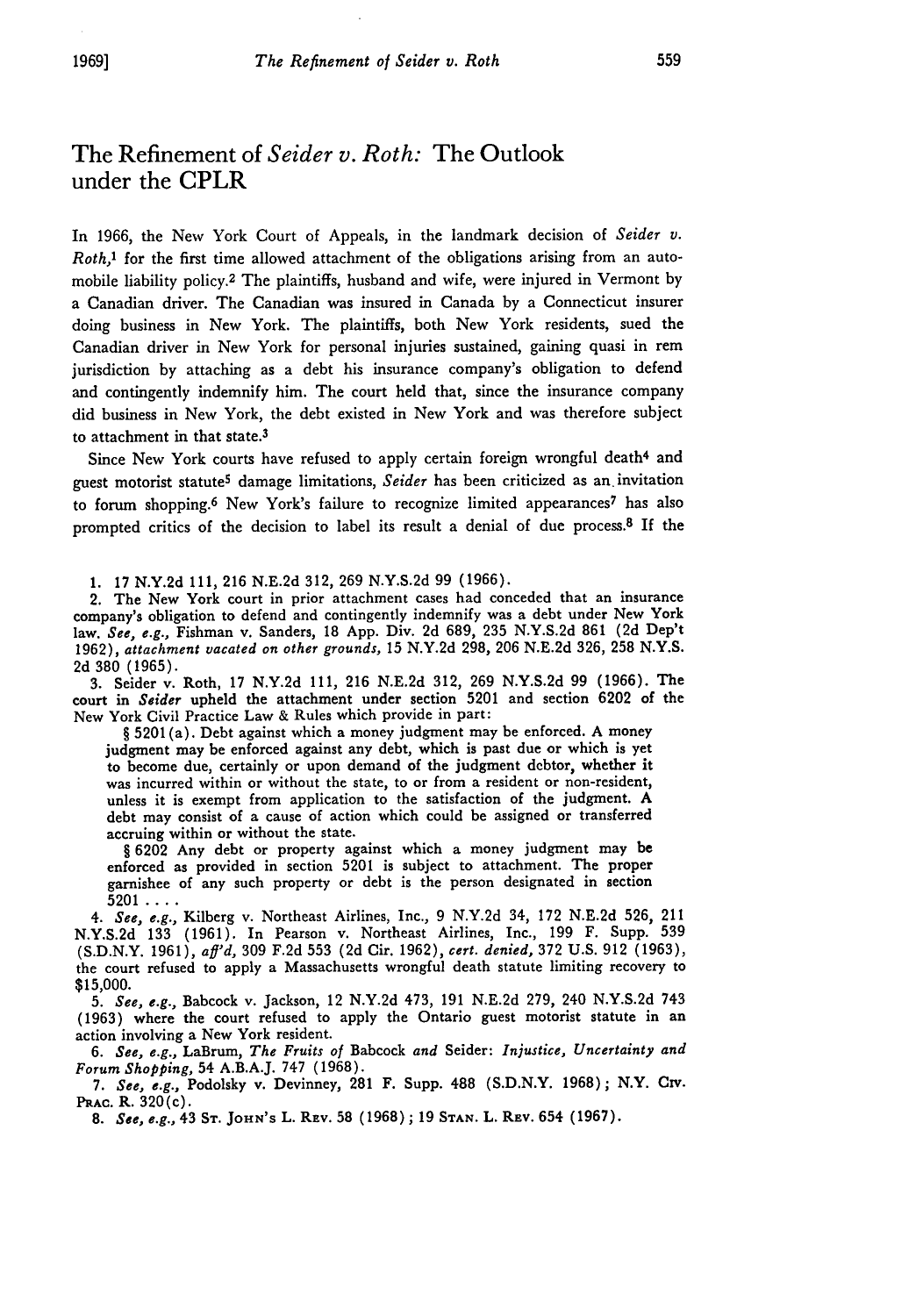out-of-state defendant's insurance company appears on his behalf to defend, in personam jurisdiction would be acquired over the insured.9 Should the defendant fail to appear, the rendering of a default judgment on the attachment would leave the insurance company with no opportunity to defend the action on its merits. As a result the insurance company and its client could often be placed in mutually antagonistic positions: the insured might not want the insurance company to appear and defend on the merits lest a subsequent in personam judgment exceed the maximum coverage of the policy; the insurance company, on the other hand, might not wish to lose its economic interest in the litigation without an opportunity to argue the merits of the case.

*Seider* was upheld in *Simpson v. LoehmannIo* (New York resident injured in Connecticut **by** a resident of that state) where the court recognized the due process argument, 11 but denied its applicability on the grounds that the *Seider* court was not attempting to enlarge the area of in personam jurisdiction, and that, even if the defendant appeared, the judgment could not exceed the value of the attached res, *i.e.,* the face value of the **policy.1<sup>2</sup>**

In February, **1968,** the United States District Court for the Southern District of New York held, in *Podolsky v. Devinney,t3* that *Seider-type* attachments of liability insurance obligations were unconstitutional as violating due process. The defendant in *Podolsky* had removed the case from the Supreme Court of Bronx County to the federal district court on diversity grounds.<sup>14</sup> Since *Seider-type* actions by definition involve diversity, defendants, in cases where the plaintiff alleges damages of \$10,000 or more, may remove to a federal court.15 In deciding the case, Judge Croake noted

**9.** N.Y. Civ. **PRAC.** R. 320(c) provides: "When appearance confers personal jurisdiction, in certain actions. In a case specified in section 314 where the court's jurisdiction is not based upon personal service on the defendant, an appearance is not equivalent to personal service of the summons upon the defendant if an objection to jurisdiction under paragraphs eight or nine of subdivision (a) of rule **3211,** or both, is asserted by motion or in the answer as provided in rule 3211, *unless the defendant* proceeds with the defense after asserting the objection to jurisdiction and the objection is not ultimately sustained." (Emphasis added.)

For the effect of Rule 320(c) see H. **WACHTELL, NEW YORK PRACTICE UNDER THE** CPLR 48-49 **(1966):** "It is obvious that the acquisition of in *rem* **or** *quasi in rem* jurisdiction in many cases thus serves as a potent leverage device; unless the defendant is willing to suffer a default judgment on the in *rem* or *quasi in rem* claim, he has no alternative but to appear and confer jurisdiction for the *in personam* claim as well." This effect was modified **by** *Simpson v. Loehmann,* 21 **N.Y.2d 305,** 234 **N.E.2d 669, 287 N.Y.S.2d 633 (1967).** Modification is continued in proposed changes to Rule 320(c) which would provide that in all cases where jurisdiction is based solely on a levy on defendant's property pursuant to an order of attachment, defendant's appearance would not be equivalent to personal service upon him. **JUDICIAL CONFERENCE OF** THE **STATE** OF **NEW** YORK, REPORT TO THE **1969** LEGISLATURE 51 **(1969)** [hereinafter **JUDICIAL CONFERENCE REPORT].** Pursuant to N.Y. **JUDICIARY LAW** § **229(3),** unless disapproved by the legislature, this proposed change will become effective on September 1, **1969.**

- **10.** 21 N.Y.2d 305, 234 N.E.2d 669, **287** N.Y.S.2d **633** (1967).
- **11.** *Id.* at 310, 234 N.E.2d at 671, **287** N.Y.S.2d at **636.**
- 12. *Id.* at 310, 234 N.E.2d at 671, 287 N.Y.S.2d at **636-37.**
- **13. 281** F. Supp. 488 (S.D.N.Y. **1968).**
- 14. Pursuant to 28 U.S.C. § 1441(a) (1964).
- 15. 28 **U.S.C.** § 1332 (1964).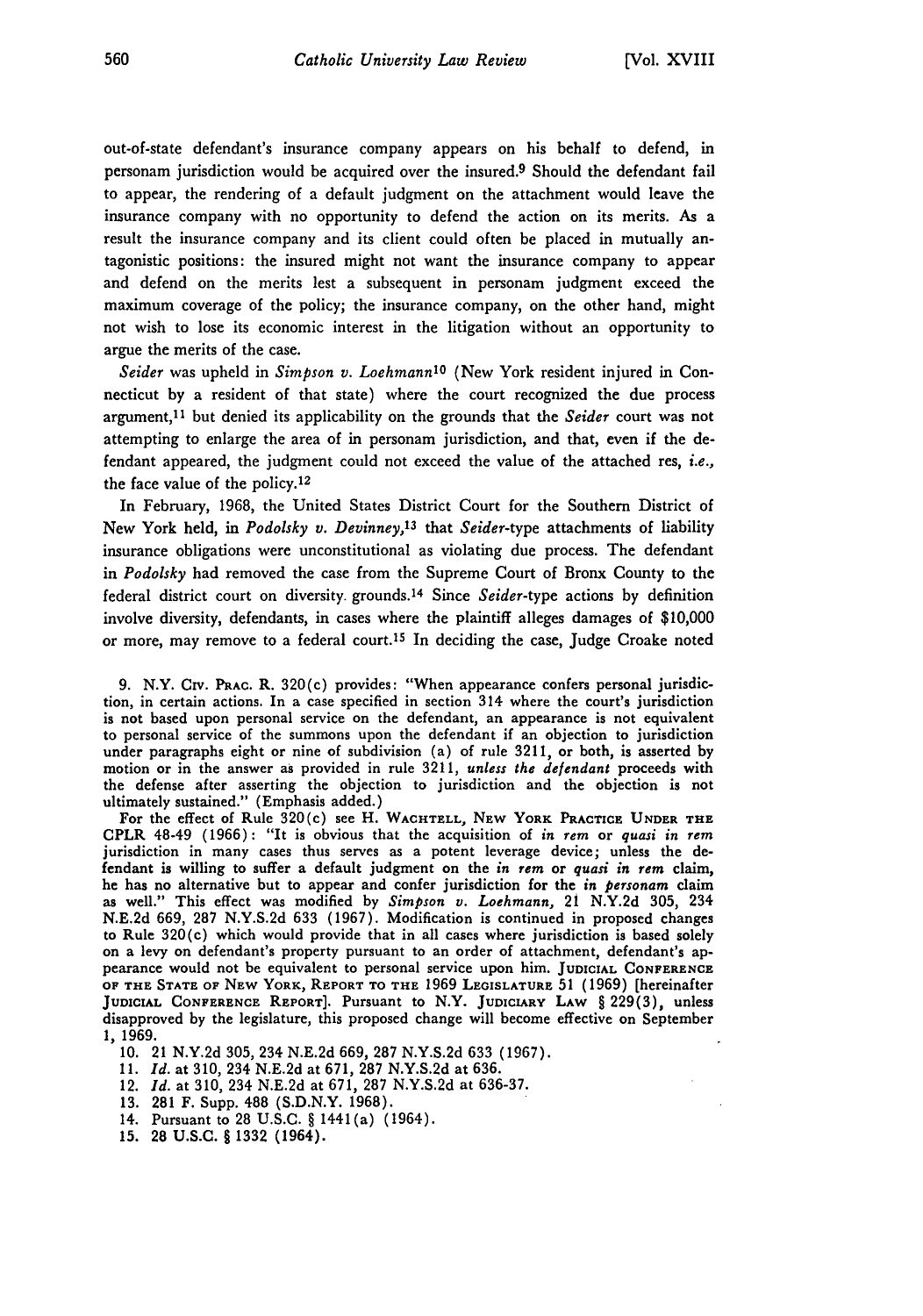the seemingly clear language of the Civil Practice Law & Rules (CPLR) Rule  $320(c)$ , under which, if an insured appeared to defend on the merits, he would subject himself to full in personam jurisdiction and attendant personal liability for any judgment in excess of the policy limits. He concluded that: "Here, the amount of the debt is not fixed and may be greatly influenced by the defendants' choice of appearance or nonappearance. It is this dilemma, operating to coerce the defendant into an otherwise unattainable submission to personal jurisdiction, which amounts to a denial of fair play and substantial justice . **. .** . On balance, then, the mere characterization of an automobile liability insurance policy as a debt without more is not sufficient to satisfy due process."16

Two months after *Podolsky,* the New York Court of Appeals denied a motion for reargument in the *Simpson* case.<sup>17</sup> In its per curiam opinion, the court dismissed the above argument as failing to take account of its own earlier statement that the *Seider* doctrine did not " 'expand the basis for in personam jurisdiction in view of the fact that the recovery is necessarily limited to the value of the asset attached **. '.... "18** No judgment following a *Seider* levy, therefore, could exceed the face value of the attached policy, even though the defendant appeared and proceeded with the defense on the merits.

Armed with this unexpected construction of CPLR Section  $320(c)$ , the District Court for the Southern District of New York entertained one more assault on Seider v. Roth. Barker v. Smith<sup>19</sup> involved a defendant who, after removal to the federal court, moved to vacate the attachment, relying on *Podolsky.* The court reconsidered the due process questions raised in *Podolsky* and distinguished the cases on two grounds: since the plaintiff demonstrated that medical expense, pain and suffering, compensible under the terms of the policy had been incurred after the plaintiff returned to New York, a "legitimate basis" for attaching the policy existed:<sup>20</sup> and since the Court of Appeals, in denying a rehearing in *Simpson,* had effectively reaffirmed that any judgment must be limited to the face value of the policy, it removed the principal ground relied upon by Judge Croake for finding such attachments violative of due process.<sup>21</sup>

In *Minichiello v. Rosenberg,22* the United States Court of Appeals for the Second Circuit was also called upon to determine the validity of the *Seider* attachment procedure. The court sustained its constitutionality by equating the attachment to a judicially created direct action statute against the insurer, a concept which has been upheld by the Supreme Court in *Watson v. Employers Liability Assurance Corp.23* The dissent in *Minichiello* would consider *Watson* inapplicable on its facts, since the Louisiana direct action statute involved in that case applied only to accidents or

- **16.** Podolsky v. Devinney, 281 F. Supp. 488, 497 (S.D.N.Y. 1968).
- 17. Simpson v. Loehmann, 21 N.Y.2d 990, 238 N.E.2d 319, **290** N.Y.S.2d 914 **(1968).**
- **18.** *Id.* at **990,** 238 N.E.2d at 320, **290** N.Y.S.2d at 915-16.
- **19. 290** F. Supp. **709** (S.D.N.Y. 1968).
- 20. *Id.* at 713.
- 21. *Id.* at 714.
- 22. No. 32534 (2d Cir., Dec. 12, 1968), *ag'd on rehearing,* (April 2, 1969).
- 23. 348 U.S. 66 (1954).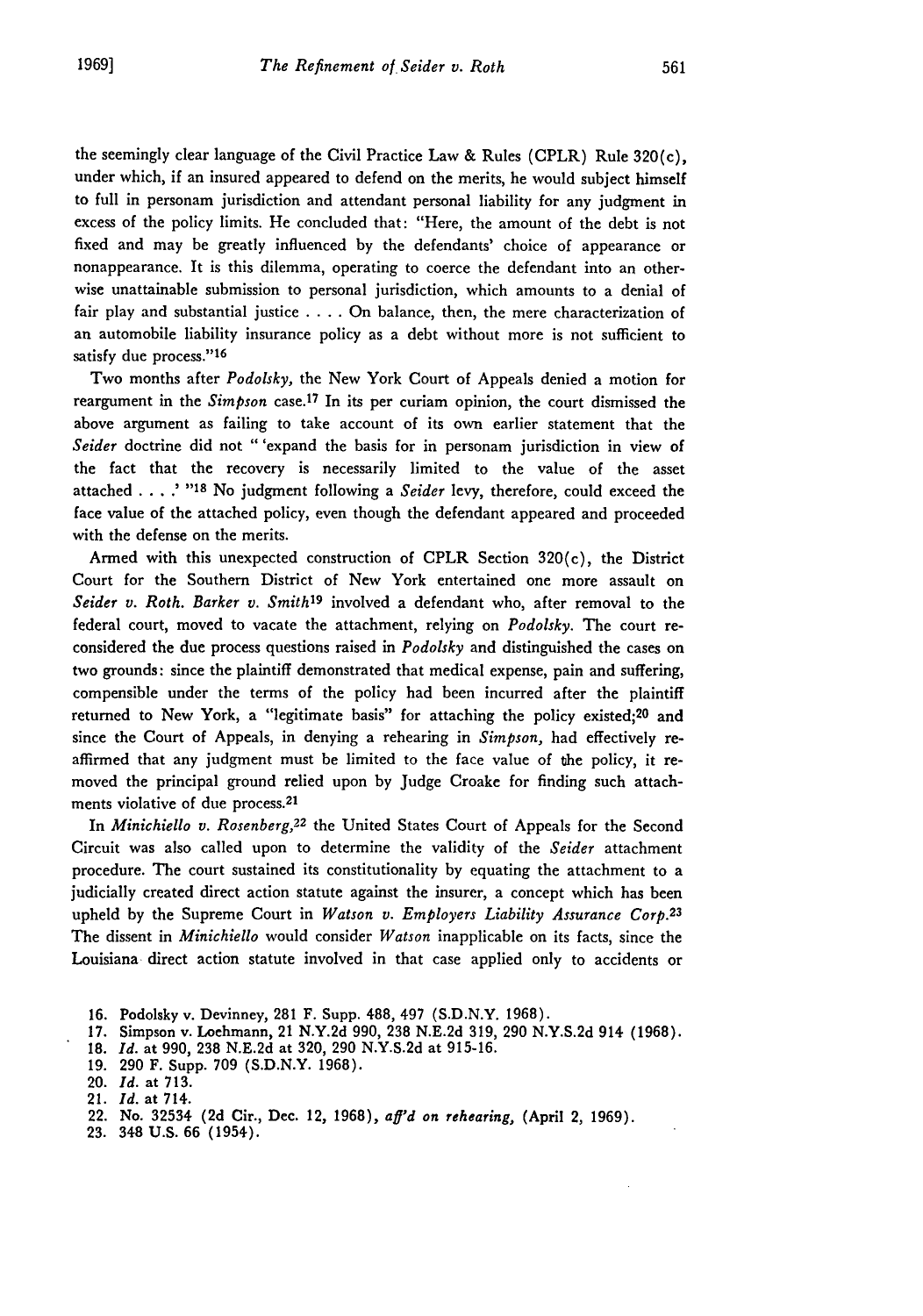injuries occurring in Louisiana. In the opinion of Judge Anderson, the constitutional justification for a state's policy of protecting its own citizens injured by nonresidents within its borders is sounder than that of a state's providing its citizens with a local forum regardless of other local contacts: "It is one thing to require a resident of Alaska to make trips to New York to respond to an action arising out of an accident with a resident of New York in New York state to which the Alaskan had gone, and quite another to make him do so for an accident which occurred in Alaska when the New Yorker elected to go to Alaska and use its highways."24

Despite the apparent willingness of both state and federal tribunals to uphold the *Seider* attachment, the constitutional thrust of its opponents' arguments may still be given at least limited effect. Judge Mansfield, discussing in *Barker* whether the *Seider* procedure was an unduly harsh remedy, noted that: "inconvenience or hardship to the parties or their witnesses resulting from their having to litigate here rather than in Michigan or elsewhere may be alleviated by way of a motion for a change of venue pursuant to 28 U.S.C. § 1404."25 Thus, while a motion for a change of venue is discretionary, this court would apparently favor a motion for a change of venue to the state where the tort occurred.

This device was also recognized by the Court of Appeals in reaffirming, en banc, 26 its decision in *Minichiello.* In that court's opinion, "[e]ither the district of the defendant's residence or that of the accident, or both, [would] qualify for transfer."<sup>27</sup> In fact, such a motion for a change of venue (to the state where the accident occurred), was granted by the District Court for the Southern District of New York a week after *Barker* in *Jarvik v. Magic Mountain Corp.28*

Seeking a change of forum by removing to federal court and then moving for change of venue can become a complicated and time consuming process, and is only available where the \$10,000 jurisdictional requirement has been met. Proposed CPLR Section 327,29 relating to the doctrine of forum non conveniens would provide defendants with a much more direct route. This doctrine is not presently defined in the CPLR30 or in any other New York statute. The interests and conveniences of all the parties, the witnesses and the court are factors to be weighed by the court in the exercise of the doctrine. One rule has emerged from the case law defining forum non conveniens, this being that no matter what the circumstances may be, the doctrine is inapplicable whenever the plaintiff is a New York resident.<sup>31</sup> Such a policy obviously lessens whatever utility the doctrine might have for out-of-state defendants faced with litigating *Seider* attachments. Under the proposed CPLR Section 327, however, the

24. Minichiello v. Rosenberg, No. 32534 at 596 (Dec. 12, 1968), *aff'd on rehearing,* **(2d** Cir., April 2, 1969) (Anderson, J. dissenting).

25. Barker v. Smith, 290 F. Supp. 709, 714 (S.D.N.Y. 1968).

26. Minichiello v. Rosenberg, No. 32534 (April 2, 1969).

- **27.** *Id.* at 1755.
- 28. 290 F. Supp. 998 (S.D.N.Y. 1968).

**29. JUDICIAL CONFERENCE REPORT,** *supra* note 9, at **62.**

30. Motions to dismiss on the ground of forum non conveniens are generally now made under N.Y. Cv. PRAC. R. 3211(a)2 (1963).

31. *See* Gregonis v. Philadelphia & Reading Coal & Iron Co., **235** N.Y. **152, 139 N.E. 223 (1923).**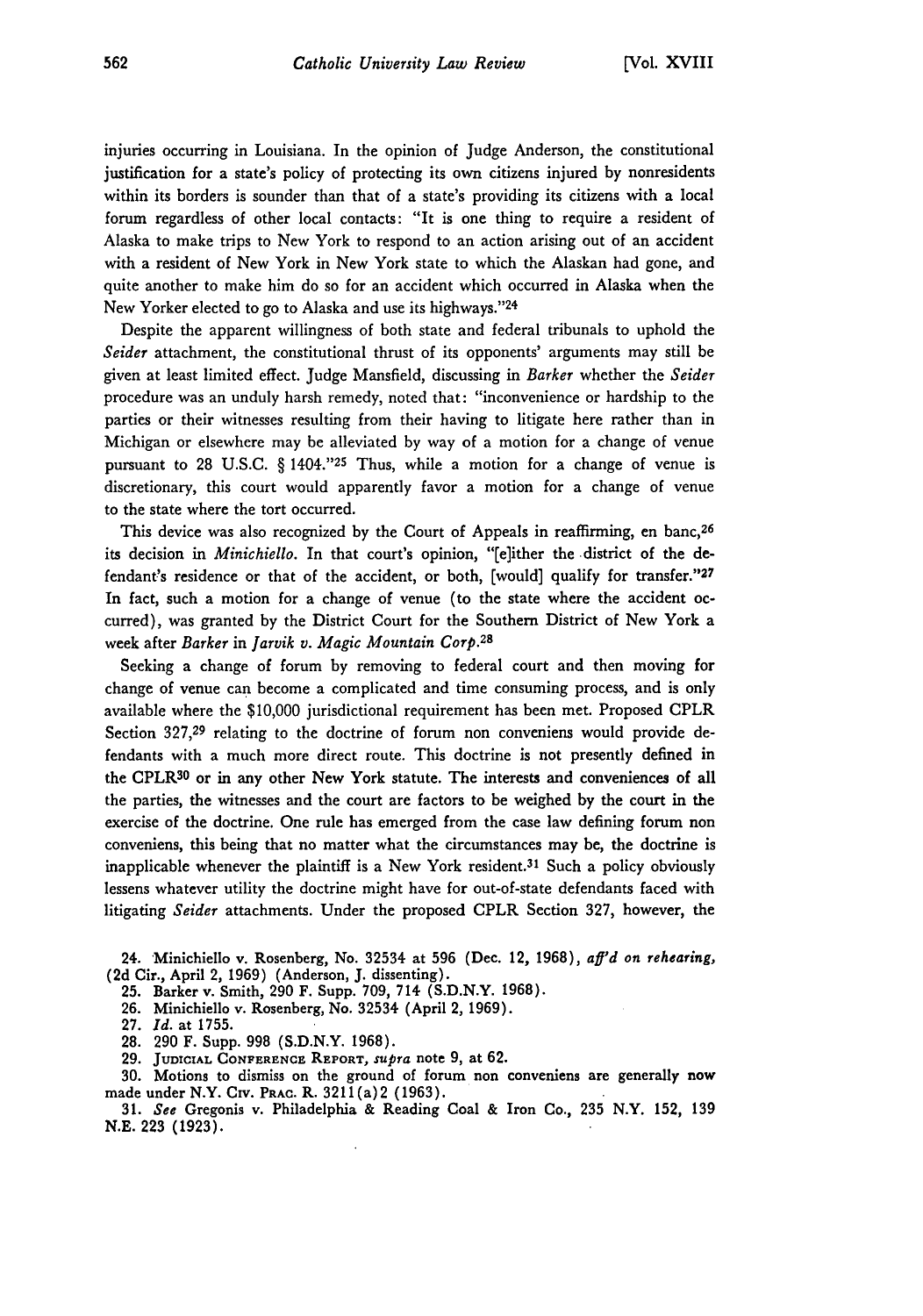domicile or residence in New York of any party would not preclude the court from staying or dismissing the action when the court finds that "in the interest of substantial justice the action should be heard in another forum."32

Assuming the availability of motions for change of venue under the federal rules, and dismissals on the basis of inconvenient forum under the CPLR, what practical advantages or disadvantages remain for plaintiffs who institute *Seider* attachments? Following the granting of a motion for change of venue in the federal system, in addition to the possibility of litigating in an inconvenient or impractical forum, the plaintiff may be burdened with the disabilty of having judgment limited to the face value of the insurance policy. It is well settled that when a change of venue is granted, the court in the new jurisdiction must apply the same law as would have been applied had the case been heard in the jurisdiction where the case originated.<sup>33</sup> So, once the change of venue is granted, the plaintiff desiring to pursue his claim finds that **(1)** he must appear in the jurisdiction wherein the tort occurred; (2) the law of the jurisdiction where the tort occurred is determinative of the issue of negligence; 34 (3) New York law limiting the judgment to the face value of the policy has transferred with the case. Had the plaintiff originally instituted the suit in the new jurisdiction, points one and two above would still apply, but he normally would not have a limit on the amount of the judgment he could obtain. If, however, the jurisdiction wherein the tort occurred statutorily limits recovery to an amount less than the face value of the policy, the plaintiff might still wish to avail himself of a *Seider-type* attachment. For example, Massachusetts limits recovery in wrongful death actions against certain common carriers to \$50,000,35 but New York has no such limitation. Since New York courts refuse to give effect to certain statutory wrongful death limitations enacted by other jurisdictions36 a New York plaintiff might be encouraged to bring a *Seider-type* action in a wrongful death case arising out of an accident in Massachusetts where the policy exceeded \$50,000. Even if a change of venue was ordered, in applying New York law the court would have to allow recovery up to the full amount of the attached policy.

The practical considerations of *Seider* attachments within the state court system vary somewhat from those involved in federal situations. Where removal to federal courts is available, these considerations, of course, are the same. Not so, however, in those cases where federal jurisdiction is unavailable, either through lack of diversity, or of the \$10,000 jurisdictional amount. Under present law, the unavailability to defendants in *Seider* cases of the doctrine of forum non conveniens assures New York plaintiffs of an absolute right to sue in New York, regardless of circumstances making suit elsewhere more convenient and equitable to all the other parties concerned.

**32.** JUDICIAL CONFERENCE **REPORT,** *supra* note **9,** at 66.

33. *See, e.g.,* Van Dusen v. Barrack, 376 U.S. 612 (1964).

34. *See, e.g.,* Vanity Fair Mills, Inc. v. T. Eaton Co., 234 F.2d 633 (2d Cir. 1956). *But see* Maryland v. Capital Airlines, Inc., 280 F. Supp. 648 (S.D.N.Y. 1964).

**35. MAss.** GEN. LAWs **ANN.** ch. **229,** § 2 (Supp. **1969).**

**36.** *See, e.g.,* Kilberg v. Northeast Airlines, Inc., **9** N.Y.2d 34, **172** N.E.2d 526, 211 N.Y.S.2d **133** (1961); Pearson v. Northeast Airlines, Inc., **199** F. Supp. **539** (S.D.N.Y. **1961),** *aff'd,* **309** F.2d 553 **(2d** Cir. **1962),** *cert. denied,* **372** U.S. **912 (1963).**